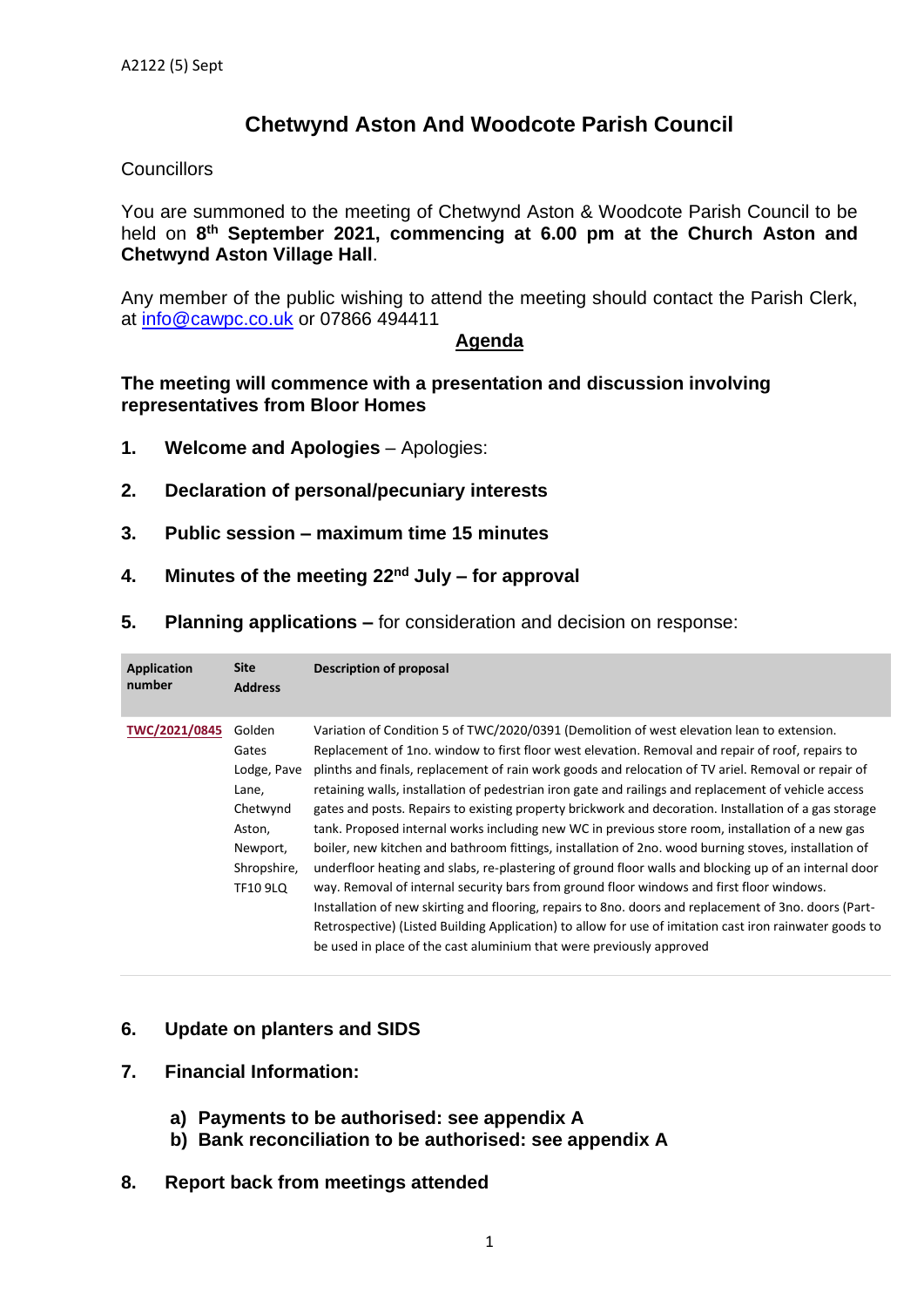### **9. Parish Matters:**

- **10. Date of next meeting:** 10th November 2021 at Church Aston and Chetwynd Aston Village Hall
- **11. Closed session – if needed.**

Connor Furnival Parish Clerk